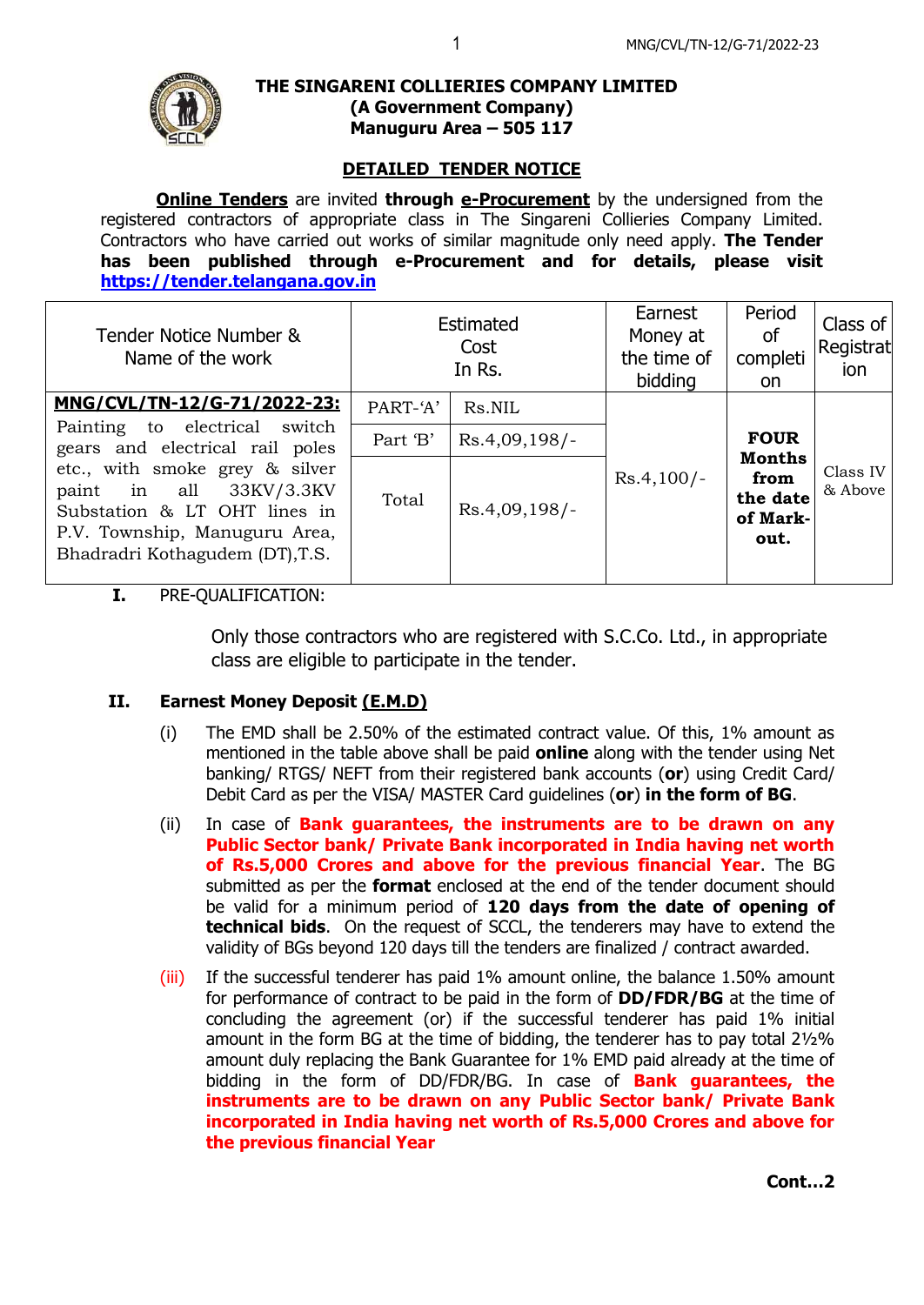## **III. TENDERING PROCEDURE:**

- 1. The bidder shall scan and upload the following documents while participating in the tender
	- a) Contractor registration certificate issued by SCCL valid as on the date of opening of bids.
	- b) EMD instrument.
- 2. **The ceiling of tender premium shall be 5%.**
- 3. The price bids of the bidders who have submitted the above documents will be opened on the specified date. In case of extension of the date of opening of bids, suitable corrigendum will be published in the e-procurement platform.

## 4. **Dates for submission / opening of bids:**

- (a) Bid submission Start Date and Time **08.06.2022** from 09:00 P.M.
- (b) Last date for Submission of Bids online is **24.06.2022** up to 04:30 PM.
- (c) The **Price Bids** will be opened at 05:00 PM on **24.06.2022**, at the Office of AGM (Civil)/MNG.
- 5. The Tenderer has to keep his tender valid for **120 days** from the date of opening of price bids.
- 6. The success tenderer shall submit copy of GST registration certificate /PAN card at the time of concluding the agreement.

### **IV. OTHER INFORMATION TO THE BIDDER:**

# 1. **Submission of hard copies of the documents & original E.M.D. instruments:**

The Department will notify the successful bidder for submission of hard copy of registration certificate and original EMD uploaded at the time of bidding.

Further after award of work, the 2½% EMD for performance of contract is to be kept valid **for a period of 31 MONTHS (i.e. Period of completion plus Defect liability period plus 3 months) for NIT No. MNG/CVL/TN-12/G-71/2022-23** as stated in pre paras.

2. If any successful bidder fails to submit the above within the stipulated time, they will be suspended from participating in the tenders on e-procurement for a period of **three years**.

### 3. **e-Procurement Transaction Fee:**

The participating bidder should pay e-procurement Transaction Fee @ 0.03% on the estimated contract value of the work subject to prevailing ceiling amounts with GST online.

Further, successful bidder has to pay e-procurement corpus fund at 0.04% of Estimated Contract Value of the work subject to prevailing ceiling amounts before entering in to the agreement. However, there will not be any charges toards e-procurement fund in case of works with ECV less than and up to Rs. 10 Lakhs.